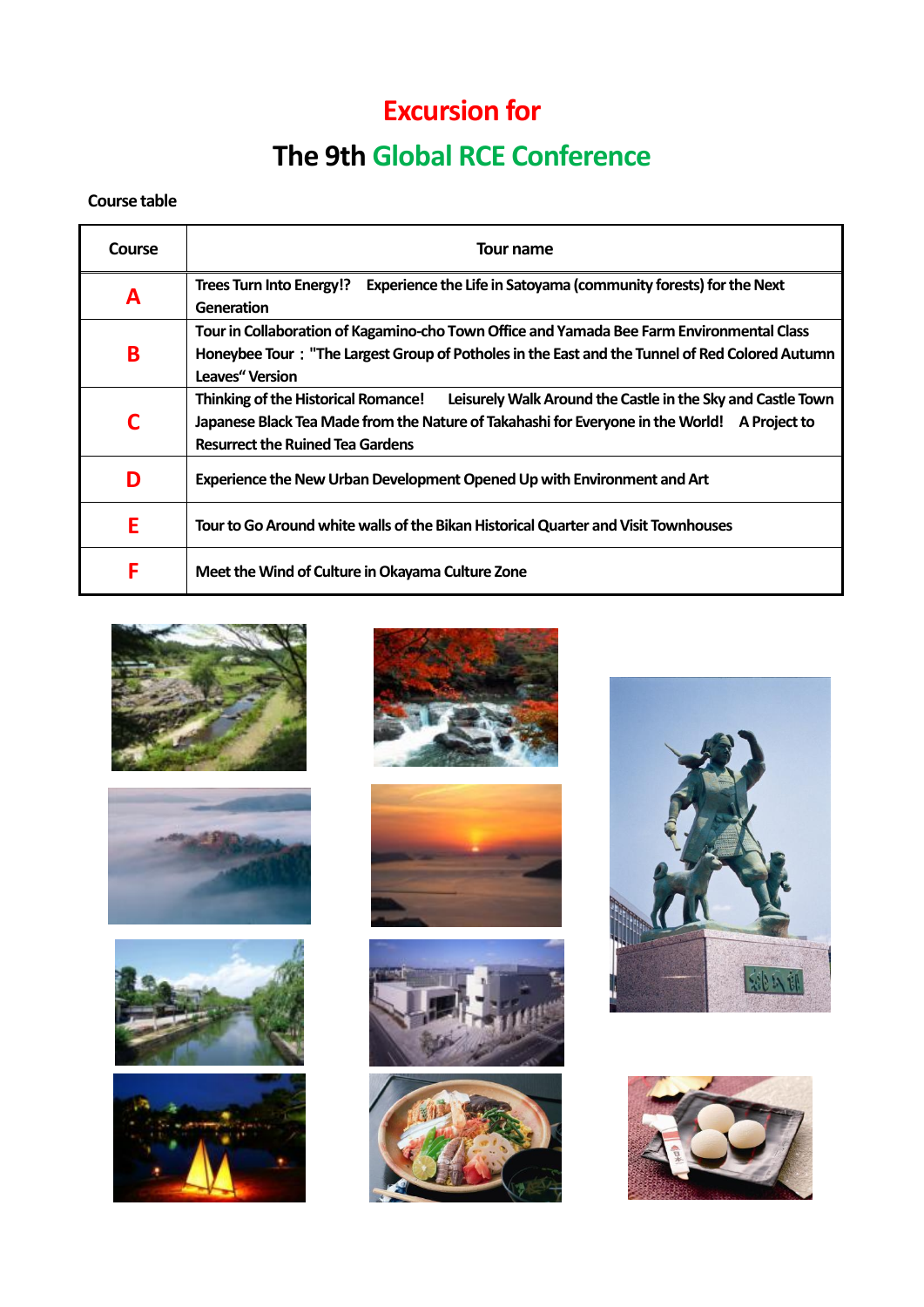## **Course A: Trees Turn Into Energy!?**

## **Experience the Life in Satoyama (community forests) for the Next Generation**

| Date           | Nov.8(Sat.)                                |
|----------------|--------------------------------------------|
| <b>Time</b>    | $9:00am - 5:00pm$                          |
| Fare           | <b>Free of Charge</b>                      |
| Guide          | English-speaking guide service is included |
| <b>Meals</b>   | Lunch is included                          |
| <b>Maximum</b> | 15 persons                                 |
| Transportation | <b>Bus</b>                                 |

#### **Highlight**

Japanese people have lived together with nature and snuggled against forests. Firewood was used for cooking, charcoal was used for casting iron, and timber was necessary for building houses. Japanese people have skillfully used trees since early times. But in recent years, due to cheap imported wood and the change in the life of Japanese people, firewood and charcoal used as fuels were replaced with fossil fuels. Unlike the forests in the world, Japanese forests are not facing the danger of excessive use of wood but facing the danger of devastation due to not using wood. While the world's energy problem and global environmental problems have been reviewed, we would like people to learn and experience the approaches that fully utilize the local forest resources again in Maniwa City and pass down the symbiosis with nature to the next generation.





Tsuguro Plateau **State of autumn leaves** State of autumn leaves



Maniwa biomass integrated base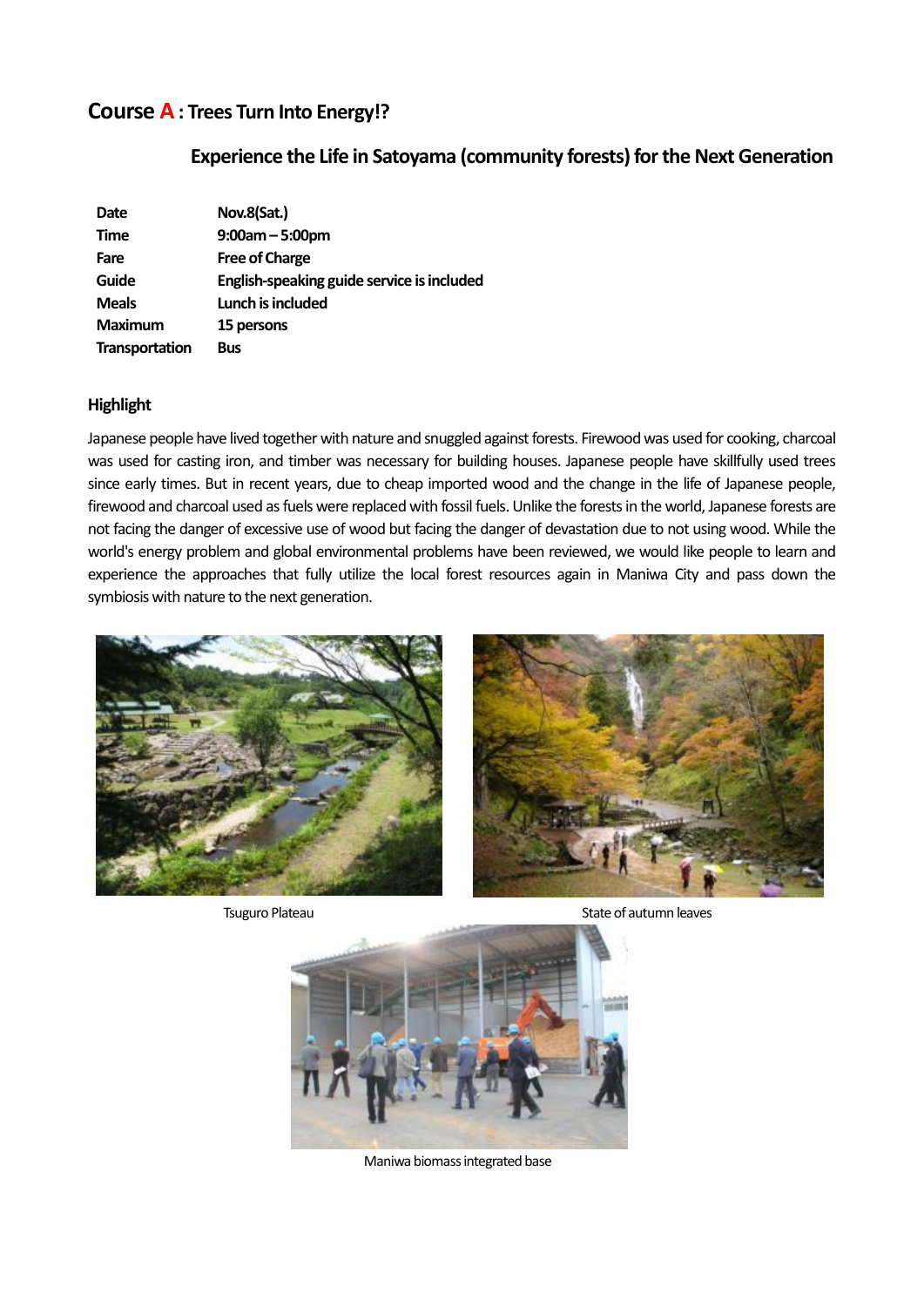#### **Course B : Tour in Collaboration of Kagamino-cho Town Office and Yamada Bee Farm**

## **Environmental Class Tour**:**"The Largest Group of Potholes in the East and the**

### **Tunnel of Red Colored Autumn Leaves" Version**

| <b>Date</b>    | Nov.8(Sat.)                                |
|----------------|--------------------------------------------|
| <b>Time</b>    | $9:00am - 5:00pm$                          |
| Fare           | <b>Free of Charge</b>                      |
| Guide          | English-speaking guide service is included |
| <b>Meals</b>   | Lunch is included                          |
| <b>Maximum</b> | 15 persons                                 |
| Transportation | <b>Bus</b>                                 |

#### **Highlight**

Under the theme of "The Full-Scale Nature Experience and Health," this tour features the forest bathing that is unique to the foliage season in the canyon in the town, and Yamada Bee Farm's headquarters, apiary, bee farm, etc. Yamada Bee Farm provide an environmental education program, where participants learn about the Earth and natural environments while feeling nature with their senses.

Kagamino-cho is blessed with a natural environment and has many must-see spots in all four seasons. In particular, we would like you to go on the tour with attention to the water resources, such as the cleanliness, clearness, etc., of water. In this plan, you will be able to fully feel our corporate attitude and charm of the nature in Kagamino-cho. We look forward to having you participated in the tour.





Okutsu valley Yamada Bee Farm's headquarters



State of autumn leaves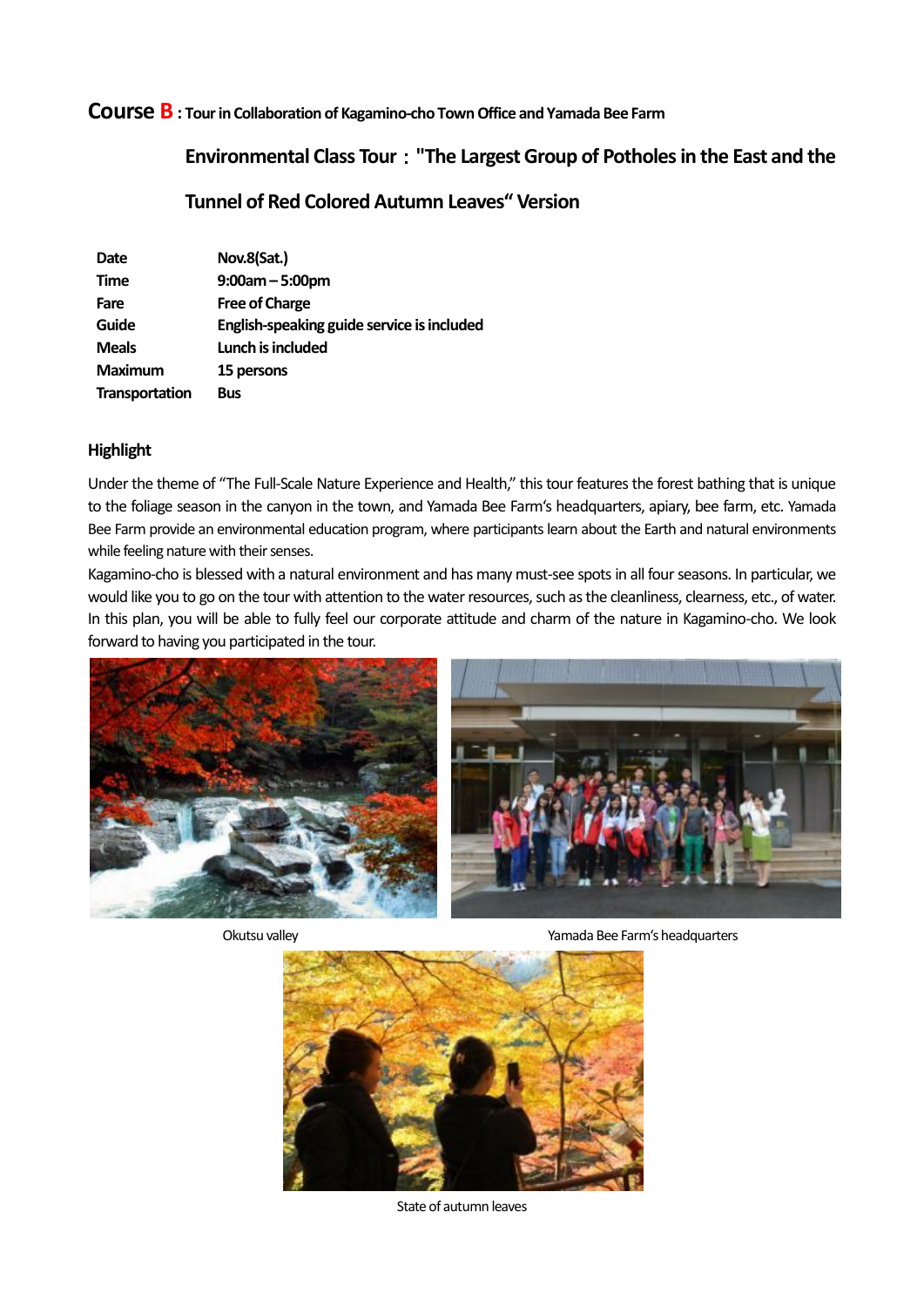## **Course C: Thinking of the Historical Romance!**

 **Leisurely Walk Around the Castle in the Sky and Castle Town Japanese Black Tea Made from the Nature of Takahashi for Everyone in the World! A Project to Resurrect the Ruined Tea Gardens** 

| Date           | Nov.8(Sat.)                                |
|----------------|--------------------------------------------|
| <b>Time</b>    | $9:00am - 5:00pm$                          |
| Fare           | <b>Free of Charge</b>                      |
| Guide          | English-speaking guide service is included |
| <b>Meals</b>   | Lunch is included                          |
| <b>Maximum</b> | 15 persons                                 |
| Transportation | <b>Bus</b>                                 |

#### **Highlight**

There are 12 castles where the castle towers remain. (The 12 Castles with Existing Castle Towers) in Japan, and Bicchu Matsuyama-jo Castle is counted as one of these castles. Castles are also categorized into the "mountain castle," "flatland-mountain castle," and "castle on the plains" due to their locations; Bicchu Matsuyama-jo Castle is categorized as a mountain castle. Since Bicchu Matsuyama-jo Castle is the only castle among the 12 Castles with Existing Castle Towers that is in the style of mountain castle, we can say that Bicchu Matsuyama-jo Castle is the "only mountain castle with an existing castle tower." Bicchu Matsuyama-jo Castle played a role of a fortress for wars during the period from Kamakura Period to the Age of Provincial Wars and a role of the hub of Bicchu as the "symbol of Bicchu Matsuyama" during the Edo period.

Support Team for the Resurrection of the Ruined Tea Gardens

Matsubara-cho in Takahashi City has long been a tea producing area; however, due to the aging of society and depopulation, the number of deserted cultivated tea gardens has been increasing. The Support Team for the Resurrection of the Ruined Tea Gardens has been developing activities to resurrect those disused tea gardens, protect the scenery of the meso-mountaneous region, and revitalize the local agriculture.





Bicchu Matsuvama-io Castle A Project to Resurrect the Ruined Tea Gardens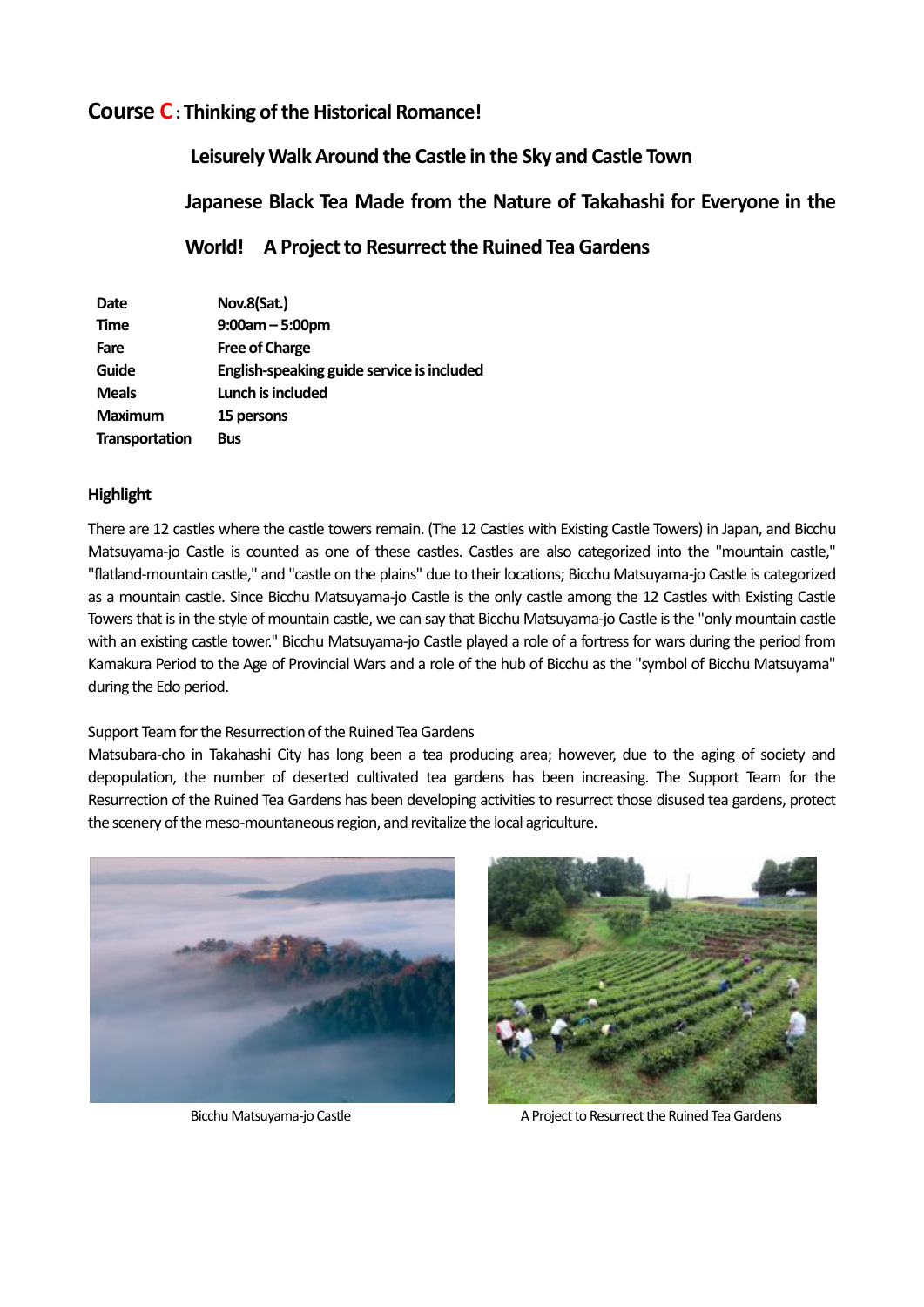## **Course D: Experience the New Urban Development Opened Up with Environment and Art**

| Date           | Nov.8(Sat.)                                |
|----------------|--------------------------------------------|
| <b>Time</b>    | $9:00am - 5:00pm$                          |
| Fare           | <b>Free of Charge</b>                      |
| Guide          | English-speaking guide service is included |
| <b>Meals</b>   | Lunch is included                          |
| Maximum        | 15 persons                                 |
| Transportation | <b>Bus</b>                                 |

#### **Highlight**

Naoshima-cho is a town consisting of 27 islands centered on Naoshima floating in the Seto Inland Sea and is blessed with beautiful white sand and green pines.

After Japan had pushed forward with the high-speed growth that prioritized economy during the 20th century, the lives of the citizens became affluent but significant scars such as destruction of nature, environment, etc. were left. In particular, the remote islands, remote places, etc., were forced to accept the negative legacy such as waste materials, etc. and these regions have been complaining.

By taking advantage of accepting the intermediate processing of the industrial waste of Toyoshima Industry Co., Ltd., Naoshima-cho has been cultivating the environmental industry to build a new recycling system in the 21st century and the entire residents have been proposing the environment-conscious urban development to the entire country.

In the southern part of the island, art facilities in which the nature of Setouchi, architecture, and contemporary art are fused have been developed since 1989, such as Chichu Art Museum, Benesse House Museum, and Art House Project, through the contemporary art activities by Benesse Art Site Naoshima. Such activities have been creating special sites you can only experience there. Through such activities continued over the past 20-some years, the island has been receiving high acclaim as the island having a high level of cultural traits both at home and abroad.



"Red Pumpkin"©Yayoi Kusama,2006 Naoshima Miyanoura Port Square "Photo/Daisuke Aochi"



Chichu Art Museum Photo:FUJITSUKA Mitsumasa



Art House Project "Kadoya" Photo: Norihiro Ueno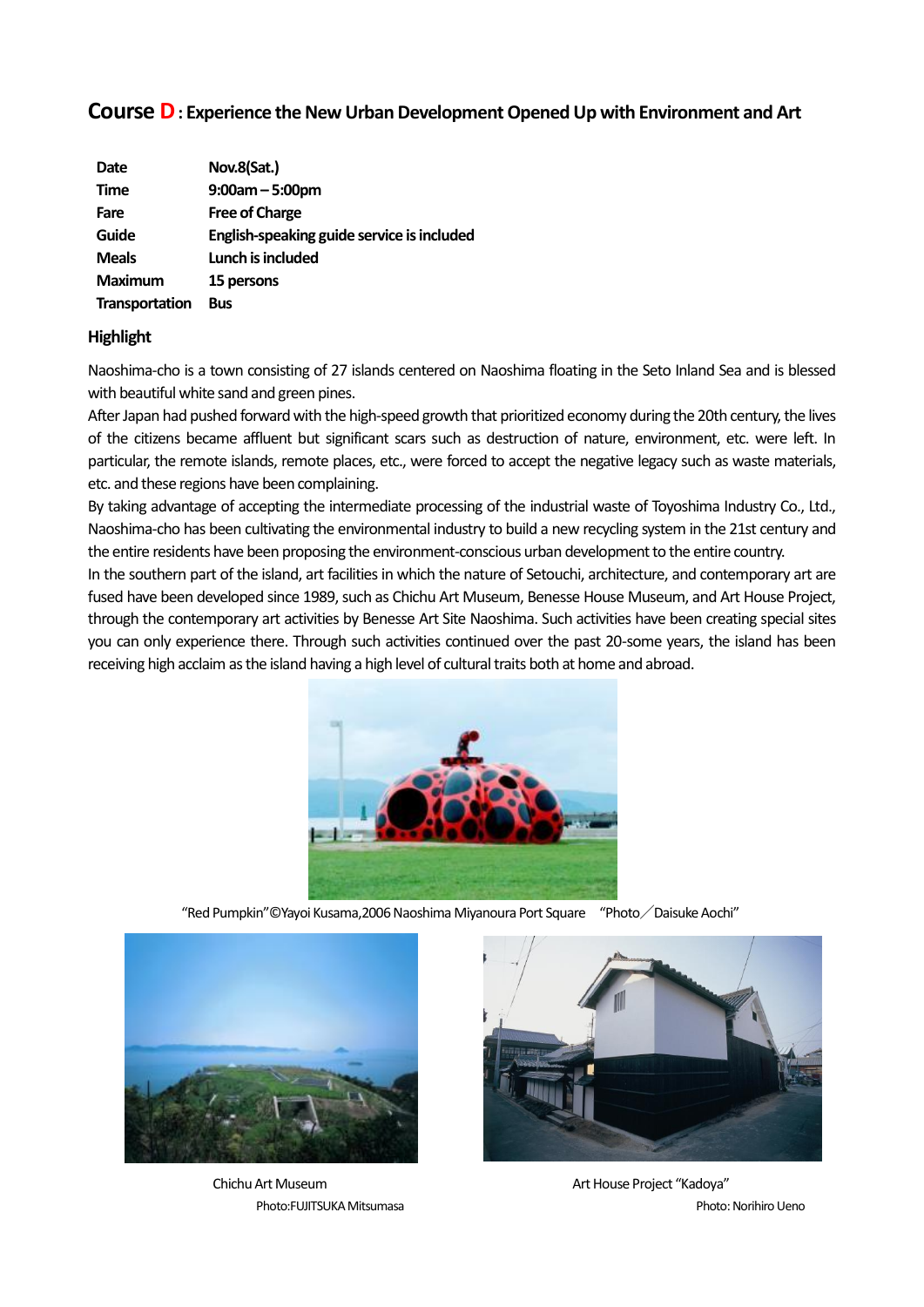## **Course E: Tour to Go Around white walls of the Bikan Historical Area and Visit Townhouses**

| Date                  | Nov.8(Sat.)                                |
|-----------------------|--------------------------------------------|
| <b>Time</b>           | $10:00$ am - 2:00pm                        |
| Fare                  | <b>Free of Charge</b>                      |
| Guide                 | English-speaking guide service is included |
| <b>Meals</b>          | Lunch is included                          |
| <b>Maximum</b>        | 35 persons                                 |
| <b>Transportation</b> | <b>Bus</b>                                 |

#### **Highlight**

Kurashiki Bikan Historical Area has been designated as the Important Preservation Districts for Groups of Traditional Buildings in Japan and is a beautiful town where the atmosphere of the Edo period remains strong. The townscape of white walls continues alongside of the river bank of Kurashiki-gawa River that flows in the center of the city, and there are decent cultural facilities, such as Ohara Art Museum that houses the world-famous paintings, folk craft museum, archeological museum, folk toy museum, etc. This time, you will enjoy walking around Bikan Historical Area guided by the local interpreter/guide and in the townhouses in Kurashiki, and you will hear stories of the people who have been working with the purposes of regeneration and use/application of townhouses and inheritance and conservation of the local culture of everyday life..



Kurashiki Bikan HistoricalArea



Ohara Museum of Art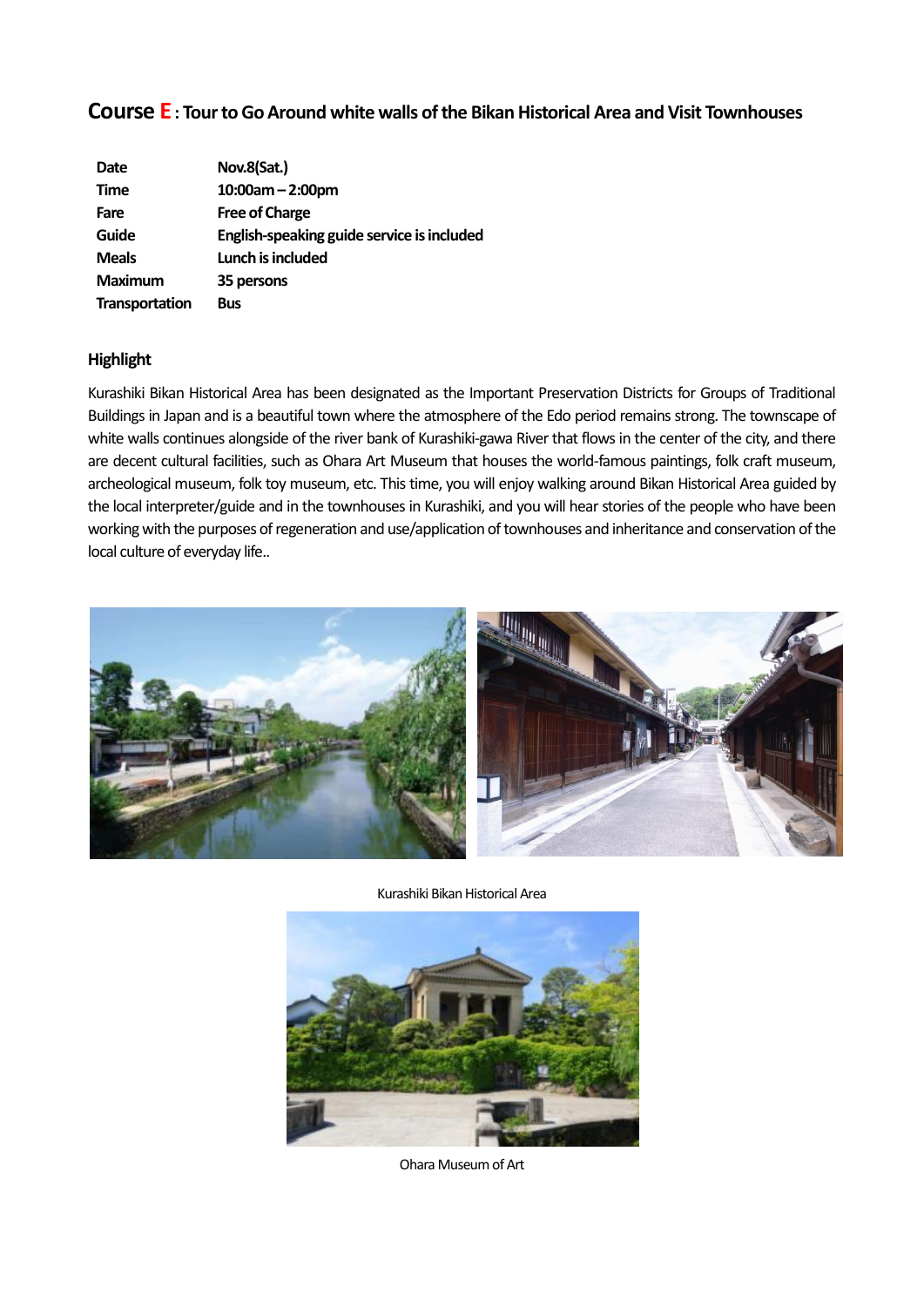## **Course F:Meet the Wind of Culture in Okayama Culture Zone**

| Nov.8(Sat.)                                |
|--------------------------------------------|
| $10:00$ am - 2:00pm                        |
| <b>Free of Charge</b>                      |
| English-speaking guide service is included |
| Lunch is included                          |
| 35 persons                                 |
| <b>Walking tour (No Bus)</b>               |
|                                            |

#### **Highlight**

Okayama Korakuen Garden which is one of The Three Great Gardens of Japan and Okayama-jo Castle, in the surrounding areas centering on these sights that represent Okayama Prefecture, a wide variety of cultural facilities are gathered. Aimed at the development of the spiritually rich region where people can become familiar with the art and culture of Okayama and enjoy new encounter, discovery, and experience, we named it as Culture Zone. If you walk around the beautiful waterfront of Asahi-gawa River surrounded by lush greenery, the wonderful calmness will surround you entirely. You will be able to leisurely enjoy such moment.

Okayama Orient Museum Okayama Prefectural Museum of Art Hayashibara Museum of Art Yumeji Art Museum.





Hayashibara Museum of Art **Yumey** Art Yumeji Art Museum



Okayama Orient Museum Okayama Prefectural Museum of Art

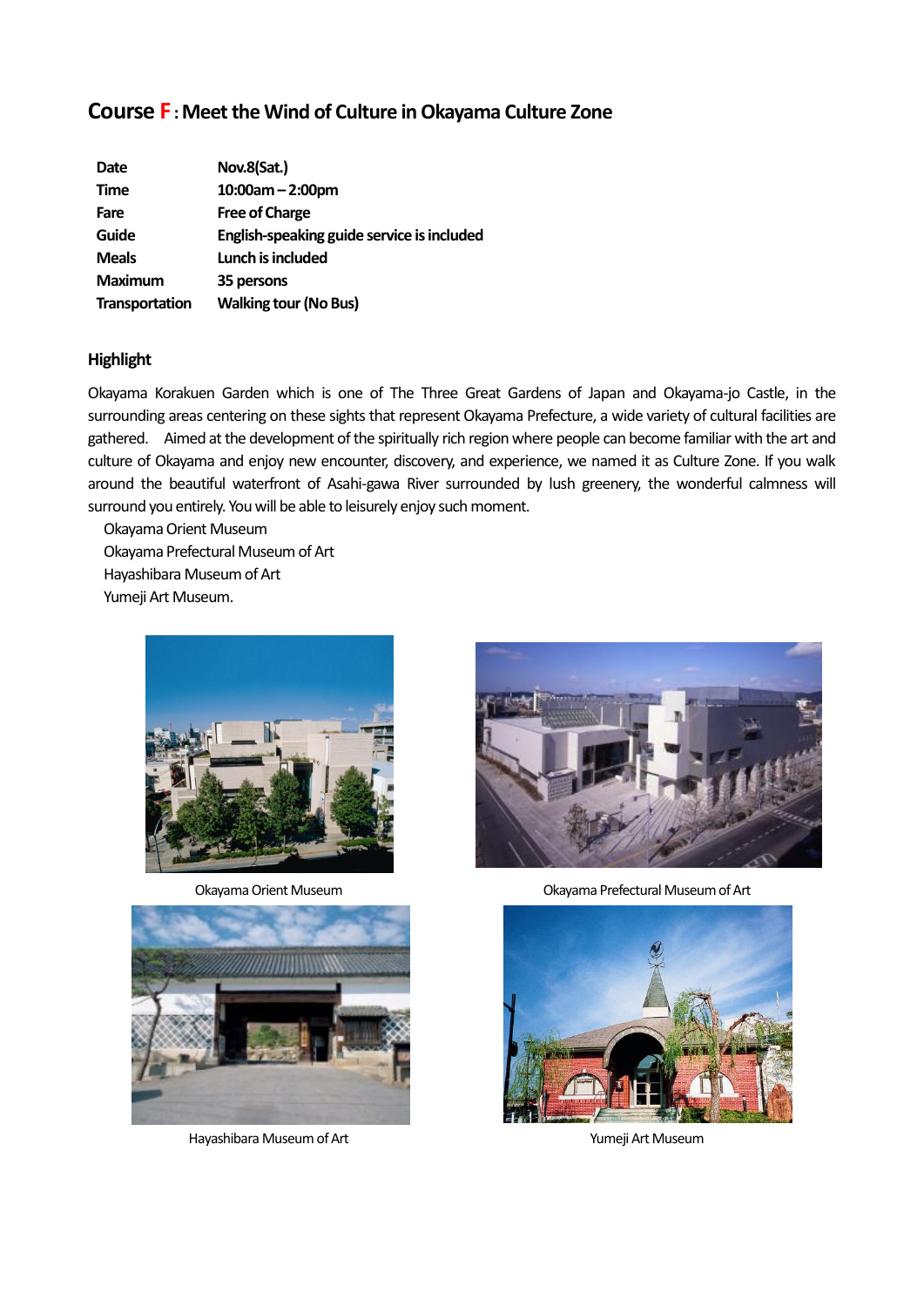# **Excursion for The 9th Global RCE Conference**

## **Course** Ⅰ **: The whole town museum**

| Date                  | Nov.8(Sat.)                                |
|-----------------------|--------------------------------------------|
| <b>Time</b>           | $9:00am - 12:00pm$                         |
| Fare                  | <b>Free of Charge</b>                      |
| Guide                 | English-speaking guide service is included |
| <b>Meals</b>          | Lunch is not included                      |
| <b>Maximum</b>        | 35 persons                                 |
| <b>Transportation</b> | Bus                                        |

### **Highlight**

Hold "Kibi/Ryonan Machikado Hakubutsukan (street corner museum)" in order to go on the public exhibition of the historical and cultural heritages in the said region to hand down such heritages and develop the region in which everyone in both of the school districts will be able to take pride in their hometown and use it as the place of integration of local residents and intercommunion of people.





State of the street corner Museum